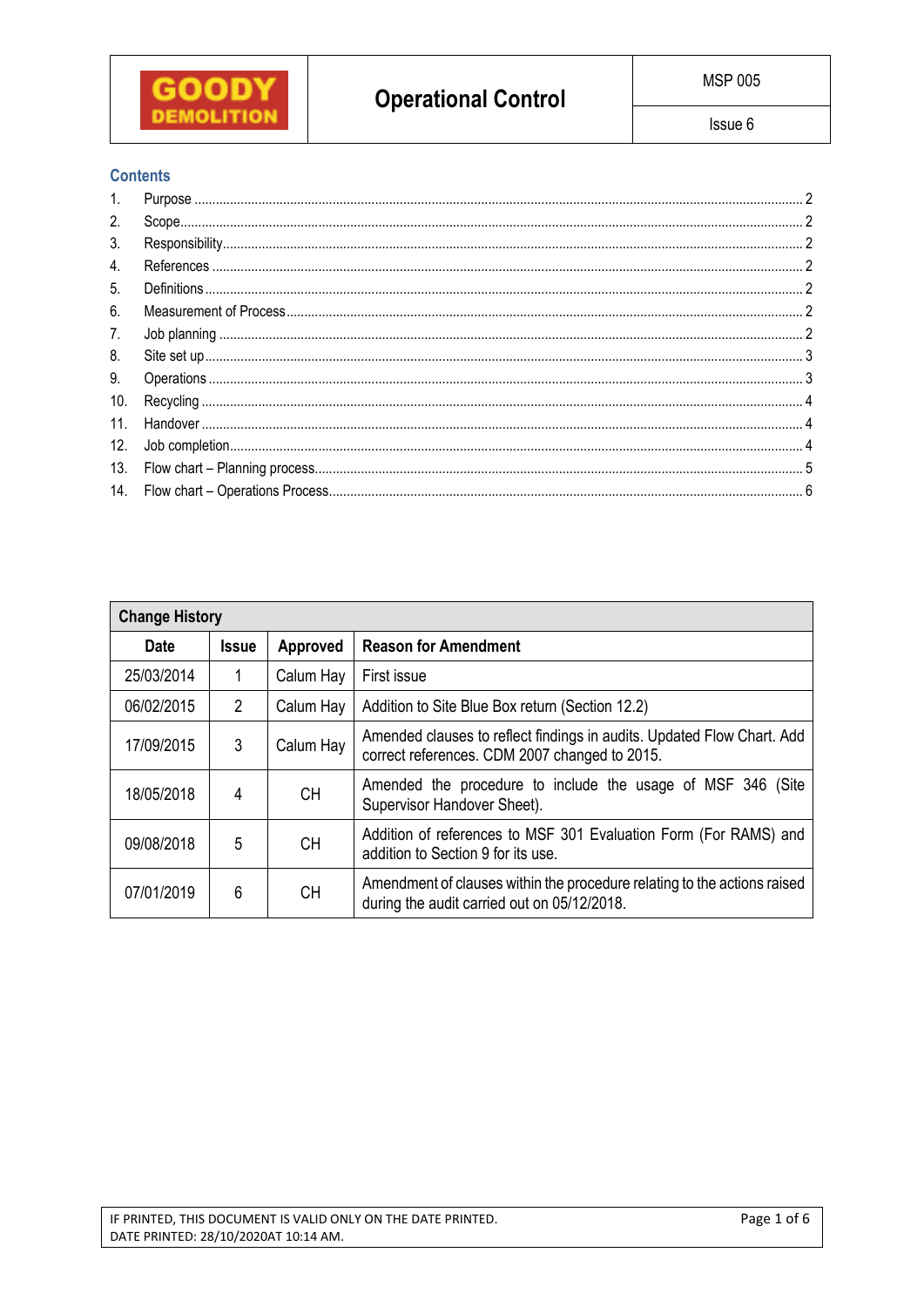

## **1. Purpose**

The purpose of this procedure is to define the process Goody Demolition Ltd uses to deliver their services and products to their clients.

## **2. Scope**

This procedure covers the operational activities of the company and ensures the provision of consistently high levels of quality, Health and Safety and Environmental management in the delivery of demolition services to our clients.

### **3. Responsibility**

The Operations Manager is responsible for ensuring the implementation of this procedure and providing the resources necessary to meet the customer, job and legal requirements.

### **4. References**

|           | <b>Contract Check List</b>            | <b>MSF 305</b> |
|-----------|---------------------------------------|----------------|
|           | Daily/Weekly Inspection Sheet         | <b>MSF 325</b> |
| $\bullet$ | <b>General Permit to Work</b>         | <b>MSF 311</b> |
|           | Site Environmental Inspection Sheet   | <b>MSF 324</b> |
|           | <b>Tool Box Talks</b>                 | <b>MSF 330</b> |
|           | Waste Material Check List             | <b>MSF 322</b> |
| $\bullet$ | Daily Site Diary                      | <b>MSF 323</b> |
|           | <b>Site Supervisor Handover Sheet</b> | <b>MSF 346</b> |
|           | <b>Completion of Demolition Works</b> | <b>MSF 328</b> |

#### **5. Definitions**

| Site blue box:        | A steel box used to protect and store all site documentation and<br>records.                                                                                                                     |
|-----------------------|--------------------------------------------------------------------------------------------------------------------------------------------------------------------------------------------------|
| Principle contractor: | A level of responsibility as described in the Construction Design<br>and Management Regulations 2015 (CDM).                                                                                      |
| Welfare facilities:   | Facilities provided for the health, safety and welfare of site<br>operatives in accordance with the requirements as set out in the<br>Construction Design and Management Regulations 2015 (CDM). |
| NCR:                  | Nonconformity report used to record any deviations from planned<br>arrangements.                                                                                                                 |

#### **6. Measurement of Process**

- 6.1. The effectiveness of this process will be measured by the number of nonconformities identified and attributed to operational processes.
- 6.2. Customer satisfaction levels will be determined and trends monitored.

# **7. Job planning**

7.1. Upon receipt of a new job the Operations Team will prepare all site documentation required to ensure the quality, health and safety and environmental aspects are managed and reported as required.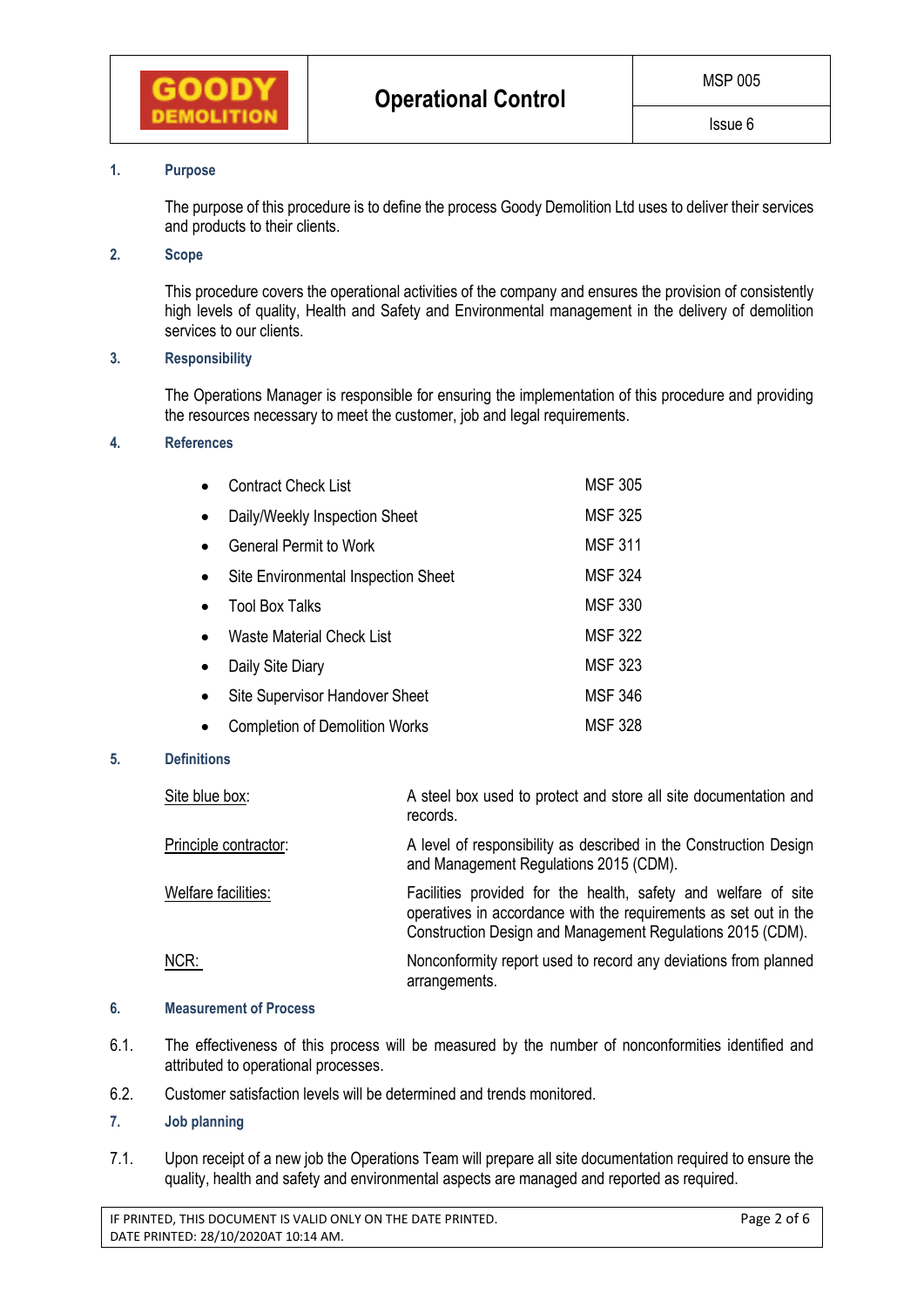

- 7.2. The Operations Team will arrange for the identification of health and safety and environmental risks and prepare Risk Assessments and Method Statements (RAMS) to ensure suitable controls are identified and put in place.
- 7.3. If Goody Demolition Ltd is the principle contractor for the job then the Operations Team will prepare a demolition health and safety plan. If Goody Demolition are not the principle contractor then the Operations Manager will ensure a demolition health and safety plan is in place and obtain a copy.
- 7.4. The Operations Team will produce a flip chart site induction presentation to be used on site for induction operatives.
- 7.5. If Goody Demolition Ltd are the principle contractor the Operations Team will prepare and submit an F10 application to the HSE. If Goody Demolition are not the principle contractor the Operations Manager will check that an F10 notice is in place and that it provides the required cover for the work and duration.
- 7.6. If the demolition work is greater than 50m3 in volume the Operations Team will notify the council before start of work under section 80 of the Building Act 1984. The application form should be completed and submitted to the council at least six weeks before work is due to start. Demolition works should not commence until either the six weeks have elapsed or a Notice is served by the council under Section 81 of the Act.
- 7.7. The Operations Team will arrange for all services to be terminated prior to the start of any demolition work.
- 7.8. The Estimator will arrange for a refurbishment/demolition asbestos survey to be carried out and make arrangements for its removal as necessary.
- 7.9. The Operations Team will create a blue site box containing all the above information and site documents. The blue box will be added to the register.
- 7.10. See flow chart in section 13.
- **8. Site set up**
- 8.1. Prior to any activity on site all asbestos as identified in the refurbishment/demolition survey should be removed.
- 8.2. The Site Manager will ensure all services have been terminated in accordance with the method statement.
- 8.3. The Site Manager will arrange for the site to be secured using fencing and hoarding as required.
- 8.4. If Goody Demolition Ltd are the principle contractor the Site Manager will arrange for welfare facilities to be set up and services supplied such as power, water, waste etc. If Goody Demolition are not the principle contractor the Site Manager will ensure that adequate welfare facilities are in place and functional prior to the start of work.
- 8.5. The Plant Manager, Director or Contracts Manager will make necessary arrangements for the delivery of all plant and equipment as necessary for the job
- 8.6. The Site Supervisor will carry out site inductions with all operatives using the flip chart presentation provided in the site blue box.
- **9. Operations**
- 9.1. All works should be carried out in accordance with method statements for the job.
- 9.2. Method Statements and Risk Assessments are to be reviewed and approved of prior to their use by utilising MSF 301 Evaluation Form to determine whether the documentation is suitable for its purpose. This includes any subcontractors working under Goody Demolition Ltd.
- 9.3. The Site Supervisor will monitor the progress of works in accordance with the agreed schedules and complete the daily/weekly reports as required. Reporting template are provided in the site blue box.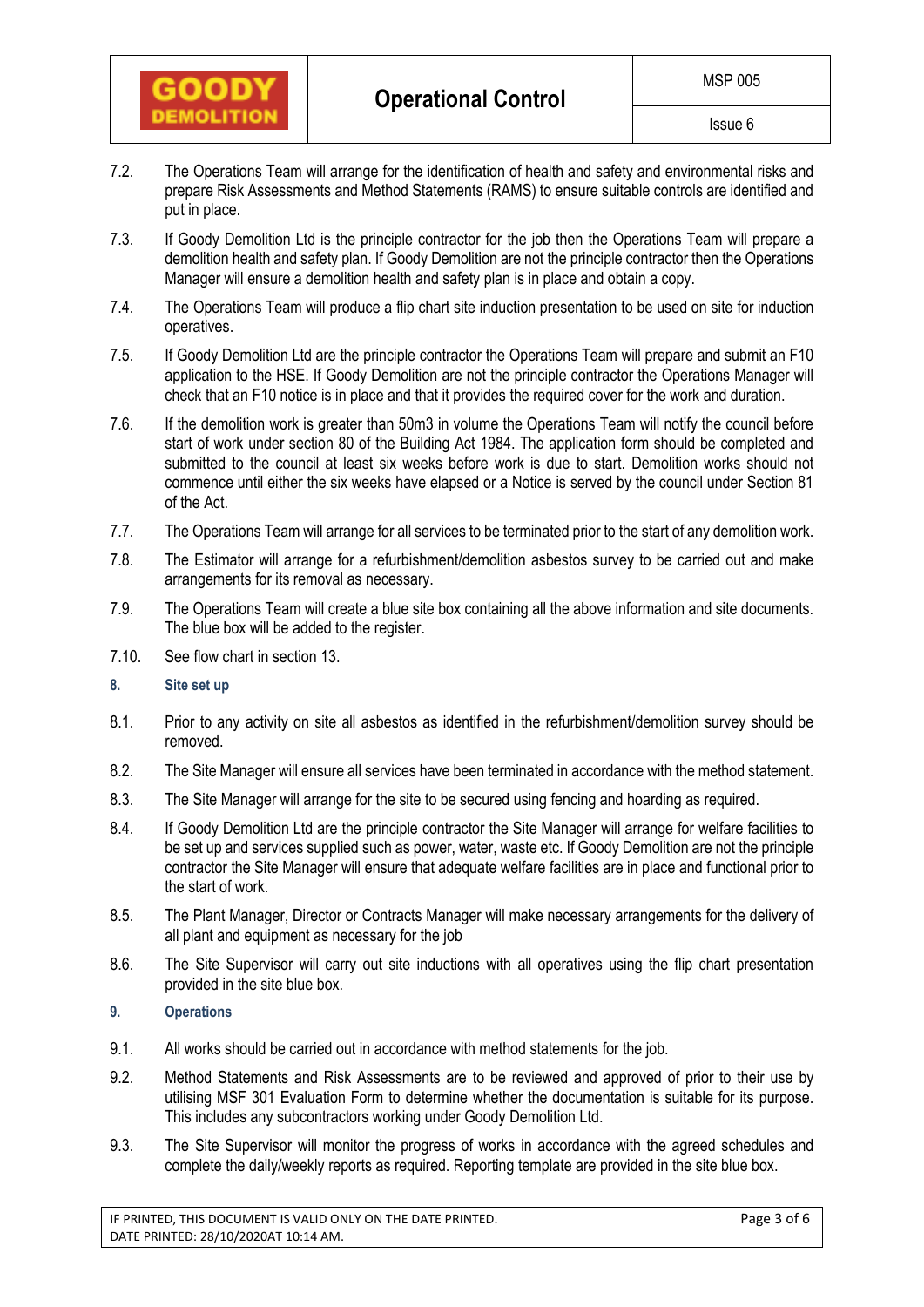

- 9.4. During a changeover of the supervisor, the previous and new supervisors shall complete the Site Supervisor Handover Sheet (MSF 346).
- 9.5. All documentation and records should be held within the site blue box.

# **10. Recycling**

- 10.1. Goody Demolition Ltd aim to maximise the potential for recycling all raw materials from demolition projects.
- 10.2. Materials for recycling should be prepared in accordance with the waste hierarchy:
	- Prevention
	- Reuse & Preparation for Reuse
	- Recycling
	- Recovery
	- Disposal
- 10.3. Where necessary materials should be prepared for reuse i.e. cleaning cement from bricks, de-nailing timber, stacking roof tiles, crushing mortar and rubble to suitable grades, etc.

# **11. Handover**

- 11.1. Upon completion of the work, if it is part of the contract / has been requested, a site waste management plan will be created and handed to the customer.
- 11.2. The customer representative should be asked to complete the Completion of Demolition Works form (MSF 328).
- 11.3. The site Manager should ensure all documentation and records are placed in the site blue box and return it to the Operations Manager.
- **12. Job completion**
- 12.1. The Assistant Operations Manager shall input supervisor scores onto the spreadsheet and input all required information into Easybuild.
- 12.2. Once a project has been completed on site the Director or Contracts Manager will inform the Operations Team that it is complete. The Operations Team then change the site status on Easybuild which sends an automatic notification to the surveyor via email.
- 12.3. The contents of the blue box shall be passed to the administration office who will scan all hand completed records into the project file.
- 12.4. The Surveyor will raise an Application For Payment (AFP) on a monthly basis (for projects which last longer than a month). At the end of a project, the Surveyor will agree a Final Account with the client as soon as possible.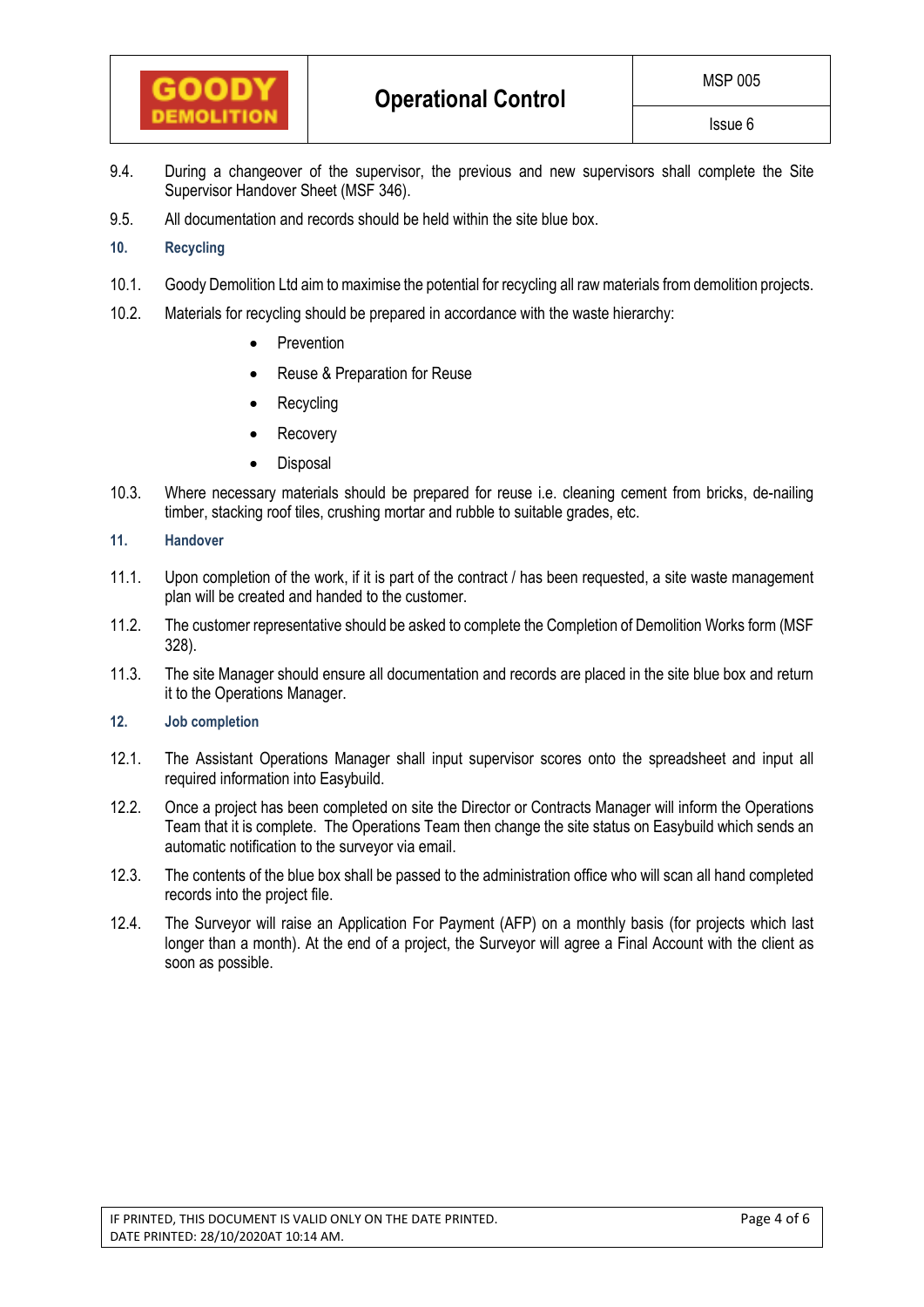

### **13. Flow chart – Planning process**